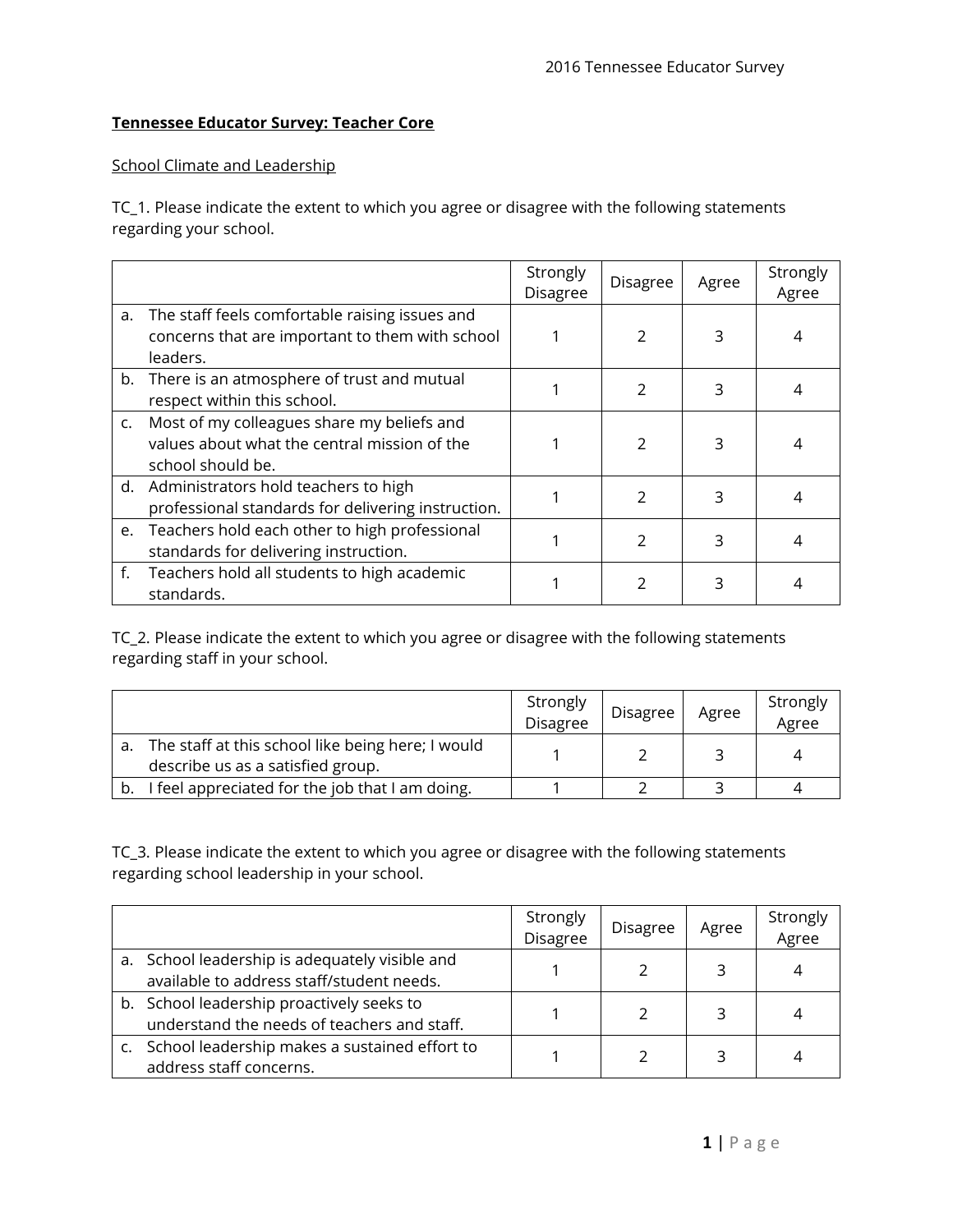| d. School leadership provides useful feedback<br>about my instructional practices.                 |  |  |
|----------------------------------------------------------------------------------------------------|--|--|
| e. I frequently have the opportunity to receive<br>feedback on my practices from multiple sources. |  |  |

TC\_4. Please indicate the extent to which you agree or disagree with the following statements regarding teacher leadership in your school.

|                                                                                                                                                  | Strongly<br><b>Disagree</b> | <b>Disagree</b> | Agree | Strongly<br>Agree |
|--------------------------------------------------------------------------------------------------------------------------------------------------|-----------------------------|-----------------|-------|-------------------|
| a. Teachers have autonomy to make decisions<br>about instruction (e.g. pacing, materials, and<br>pedagogy).                                      |                             |                 | 3     |                   |
| b. Teachers serve a major role in setting the<br>central priorities for the school year.                                                         |                             | 2               | 3     |                   |
| c. Teachers are encouraged to participate in<br>school leadership roles.                                                                         |                             | 2               | 3     |                   |
| d. Teachers have an appropriate level of influence<br>on decision-making.                                                                        |                             | 2               | 3     | 4                 |
| e. Teachers have opportunities to participate in<br>shared leadership structures such as PLC's or<br>grade and/or school level leadership teams. |                             | 2               | 3     | 4                 |

TC\_5. Please indicate the extent to which you agree or disagree with the following statements regarding about the use of time in your school.

|    |                                                                                                 | Strongly<br><b>Disagree</b> | <b>Disagree</b> | Agree | Strongly<br>Agree |
|----|-------------------------------------------------------------------------------------------------|-----------------------------|-----------------|-------|-------------------|
| a. | Teachers in my school are allowed to focus on<br>educating students with minimal interruptions. |                             |                 | 3     |                   |
|    | b. The individual planning time provided for<br>teachers in my school is sufficient.            |                             |                 |       |                   |
|    | c. The collaborative planning time provided for<br>teachers in my school is sufficient.         |                             |                 |       |                   |
|    | d. School leaders in my school protect instructional<br>time.                                   |                             |                 |       |                   |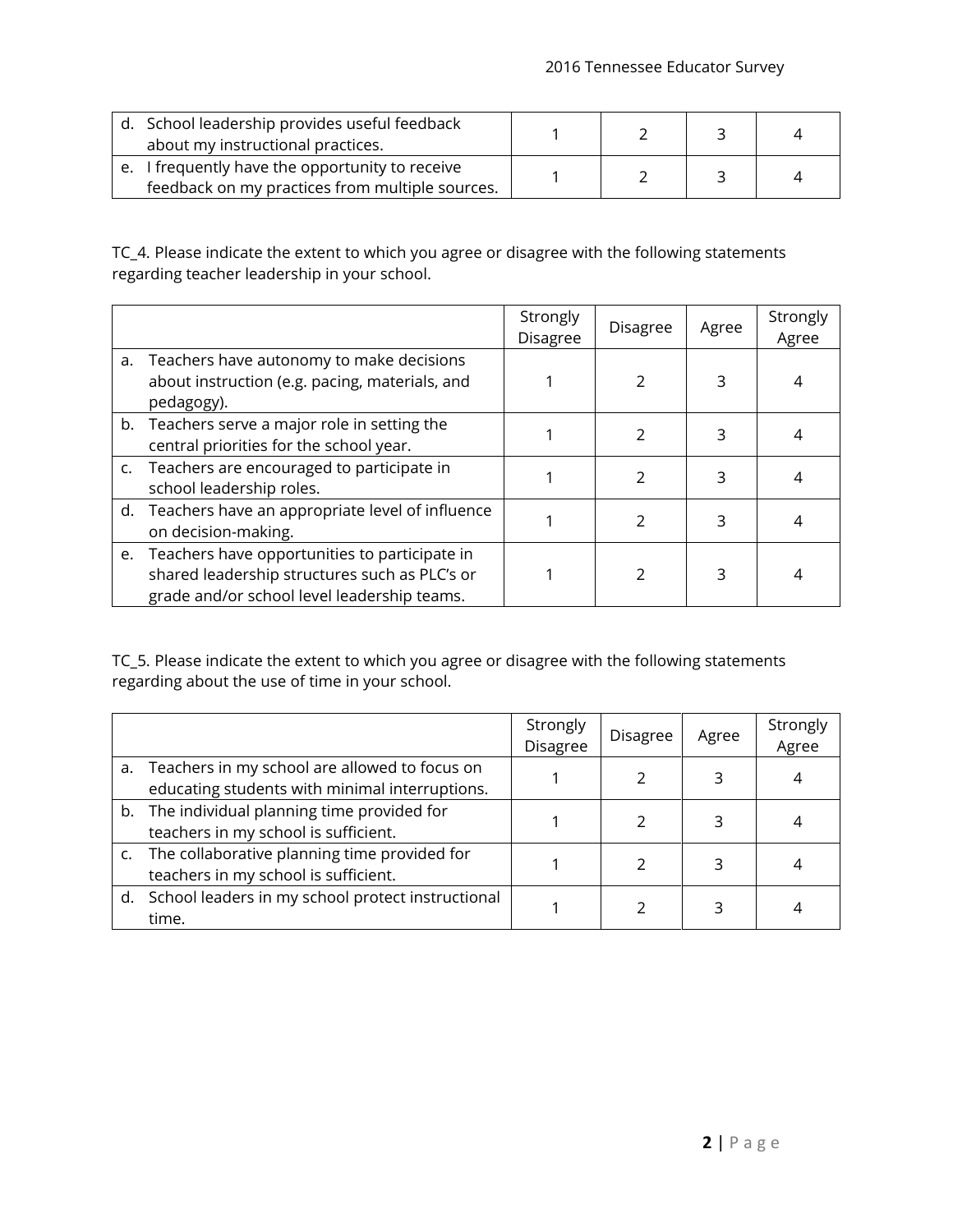TC\_6. Please indicate the extent to which you agree or disagree with the following statements regarding cultural awareness in your school.

|    |                                                                                                    | Strongly<br>Disagree | Disagree | Agree | Strongly<br>Agree |
|----|----------------------------------------------------------------------------------------------------|----------------------|----------|-------|-------------------|
|    | a. This school fosters appreciation for all staff and<br>students' cultural beliefs and practices. |                      |          |       |                   |
| b. | receive the supports needed for teaching<br>culturally and linguistically diverse students.        |                      |          |       | 4                 |

TC\_7. Please indicate the extent to which you agree or disagree with the following statements regarding disciplinary practice in your school.

|    |                                                                                                                       | Strongly<br>Disagree | <b>Disagree</b> | Agree | Strongly<br>Agree |
|----|-----------------------------------------------------------------------------------------------------------------------|----------------------|-----------------|-------|-------------------|
| a. | This school uses a consistent approach with all<br>students when addressing disciplinary issues of<br>similar nature. |                      |                 | 3     |                   |
| b. | This school effectively handles student discipline<br>and behavioral problems.                                        |                      |                 |       |                   |

TC\_8. Please indicate the extent to which you agree or disagree with the following statements regarding career development as a teacher in Tennessee.

|    |                                                                                                                                                               | Strongly<br><b>Disagree</b> | <b>Disagree</b> |   | Strongly<br>Agree |
|----|---------------------------------------------------------------------------------------------------------------------------------------------------------------|-----------------------------|-----------------|---|-------------------|
|    | a. Teachers are continuously kept aware of teacher<br>leadership opportunities at my school or in my<br>district.                                             |                             | 2               | 3 | 4                 |
|    | b. I receive sufficient support toward the<br>achievement of my long-term career goals from<br>leaders at my school.                                          |                             | $\overline{2}$  | 3 |                   |
| C. | I am satisfied with the variety of pathways to<br>leadership in my school or district that do not<br>involve becoming an Assistant Principal or<br>Principal. |                             | 2               | 3 | 4                 |
| d. | I am more likely to seek out teacher-leader or<br>teacher-coach opportunities if a stipend is<br>provided for that role.                                      |                             | $\mathcal{P}$   | 3 | 4                 |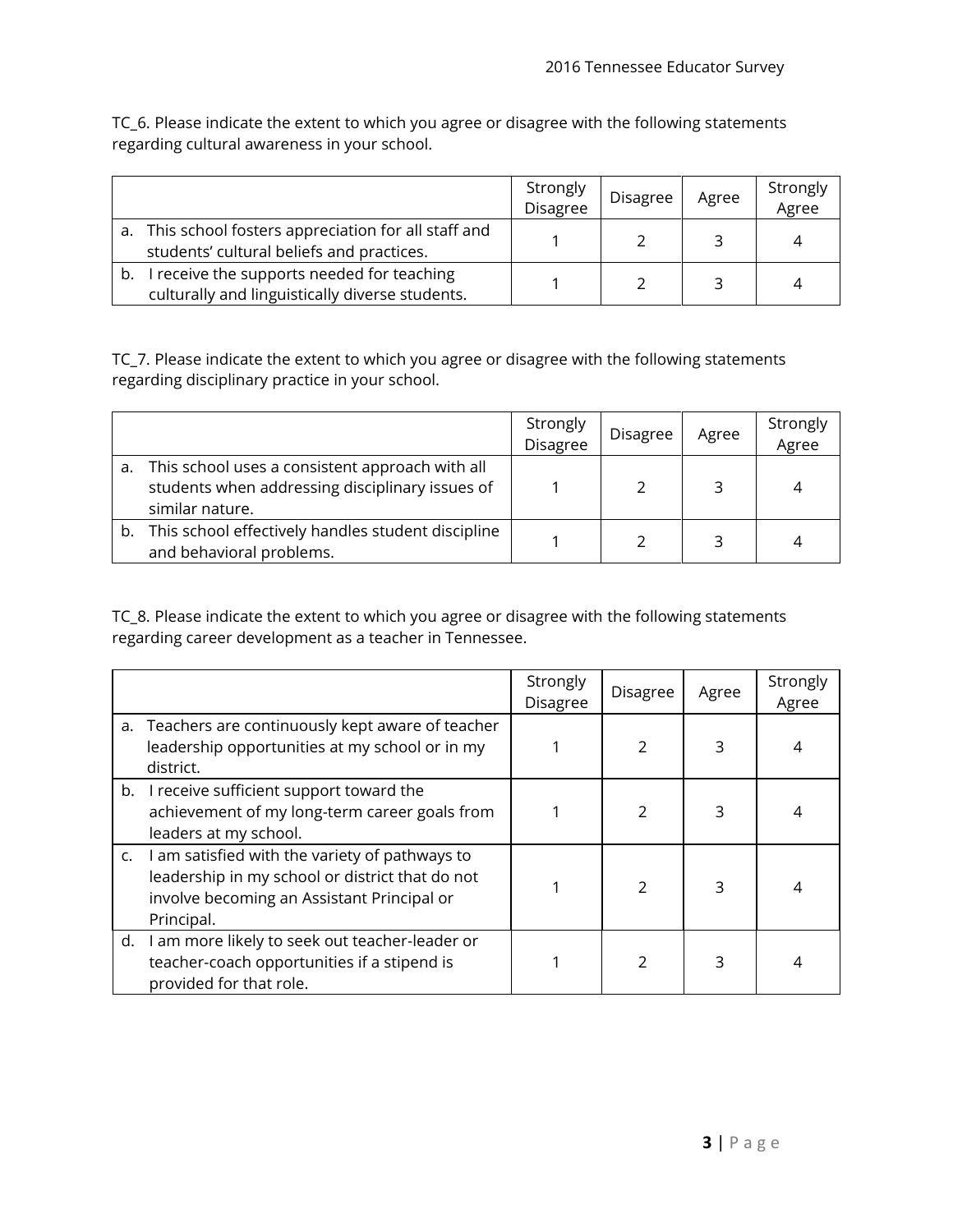## Instructional Practice

TC\_9. Please indicate the frequency with which you and your students engage in each of the following:

|    |                                                                                                     | Never | Rarely        | Sometimes | Often<br>(Almost<br>Daily) |
|----|-----------------------------------------------------------------------------------------------------|-------|---------------|-----------|----------------------------|
| a. | At the start of each lesson, I state the<br>specific learning goals.                                |       | $\mathcal{P}$ | 3         | 4                          |
| b. | I explain how the goal of the day's lesson<br>fits within the sequence of the course as a<br>whole. |       | $\mathcal{P}$ | 3         | 4                          |
| c. | I wrap up the lesson by stating the main<br>idea/revisiting the objective.                          |       | 2             | 3         | 4                          |
|    | d. Students listen to and critique others'<br>reasoning.                                            |       | 2             | 3         | 4                          |
| e. | Students demonstrate ability to build on<br>each other's ideas during discussion.                   |       | $\mathcal{P}$ | 3         | 4                          |
| f. | Students use data and text references to<br>support their ideas.                                    |       |               |           |                            |

TC\_10. Please indicate the extent to which you agree or disagree with the following statements regarding classroom practices.

|    |                                                                                                                       | Strongly<br>Disagree | <b>Disagree</b> | Agree | Strongly<br>Agree |
|----|-----------------------------------------------------------------------------------------------------------------------|----------------------|-----------------|-------|-------------------|
|    | a. Teachers should explain an idea to<br>students before having them investigate<br>the idea.                         |                      |                 |       |                   |
| b. | Teachers should answer a student's<br>questions with more questions rather than<br>just providing the correct answer. |                      |                 |       |                   |

TC\_11. In a typical day, how much time do you spend …

|    |                              | 5% or | 6% - | $11\%$ - | $21% -$ | More than |
|----|------------------------------|-------|------|----------|---------|-----------|
|    |                              | Less  | 10%  | 20%      | 50%     | 50%       |
| a. | Lecturing                    |       |      |          |         |           |
|    | b. In whole-class discussion |       |      |          |         |           |
|    | c. Small group work          |       |      |          |         |           |
| d. | Modeling                     |       |      |          |         |           |
|    | e. Hands-on activities       |       |      |          |         |           |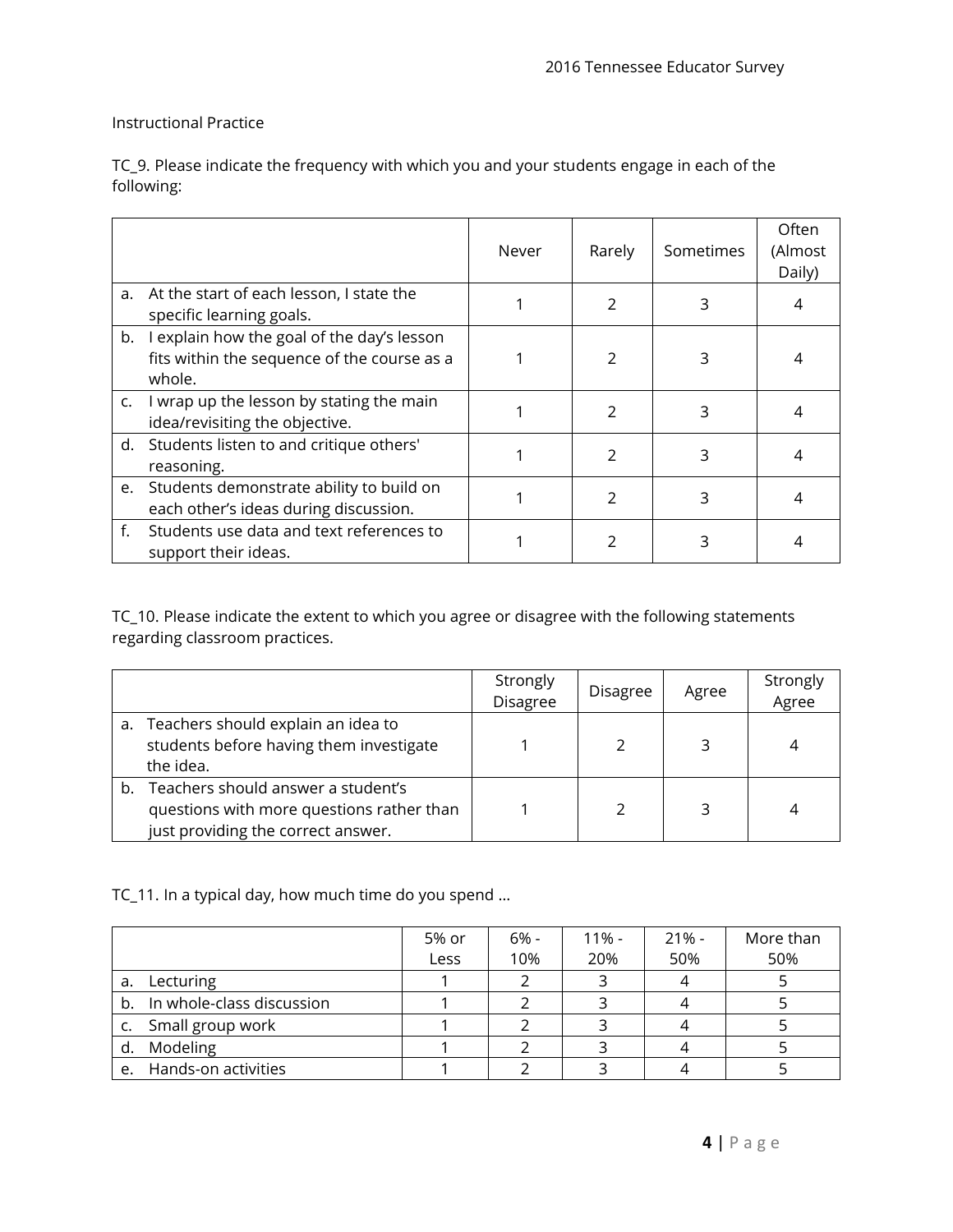| Formative or summative |  |  |  |
|------------------------|--|--|--|
| assessment             |  |  |  |

TC\_12. Please indicate the extent to which you agree or disagree with the following statements regarding technology in your school.

|                                                                                                                                                                | Strongly<br><b>Disagree</b> | <b>Disagree</b> | Agree | Strongly<br>Agree |
|----------------------------------------------------------------------------------------------------------------------------------------------------------------|-----------------------------|-----------------|-------|-------------------|
| a. I have access to the appropriate<br>technology that allows me to effectively<br>teach my students.                                                          |                             | 2               | 3     |                   |
| b. My students spend adequate time within a<br>digital environment to prepare them for<br>today's world.                                                       |                             | 2               |       |                   |
| c. Technology in my classroom contributes to<br>my ability to differentiate instruction by<br>providing students with flexibility in pacing<br>and/or content. |                             | 2               |       |                   |
| d. I have someone in my school who can<br>regularly help me integrate technology<br>with instruction.                                                          |                             | 2               |       |                   |

Teacher Evaluation

TC\_13. Please indicate the extent to which you agree or disagree with the following statements regarding the teacher evaluation process used in your school during this school year (2015-2016).

|    |                                                                                                                              | Strongly<br>Disagree | <b>Disagree</b> | Agree | Strongly<br>Agree |
|----|------------------------------------------------------------------------------------------------------------------------------|----------------------|-----------------|-------|-------------------|
| a. | Indicators from the teacher observation<br>rubric are often referenced in informal<br>discussions between teachers.          |                      | $\mathcal{P}$   |       | 4                 |
|    | b. Indicators from the teacher observation<br>rubric are often referenced in formal<br>meetings where teaching is discussed. |                      | $\mathcal{P}$   |       |                   |
|    | c. The processes used to conduct my teacher<br>evaluation are fair to me.                                                    |                      | $\mathcal{P}$   | 3     |                   |
|    | d. In general, the teacher evaluation process<br>used in my school has led to<br>improvements in my teaching.                |                      |                 | 3     |                   |
| e. | In general, the teacher evaluation process<br>used in my school has led to<br>improvements in student learning.              |                      |                 |       |                   |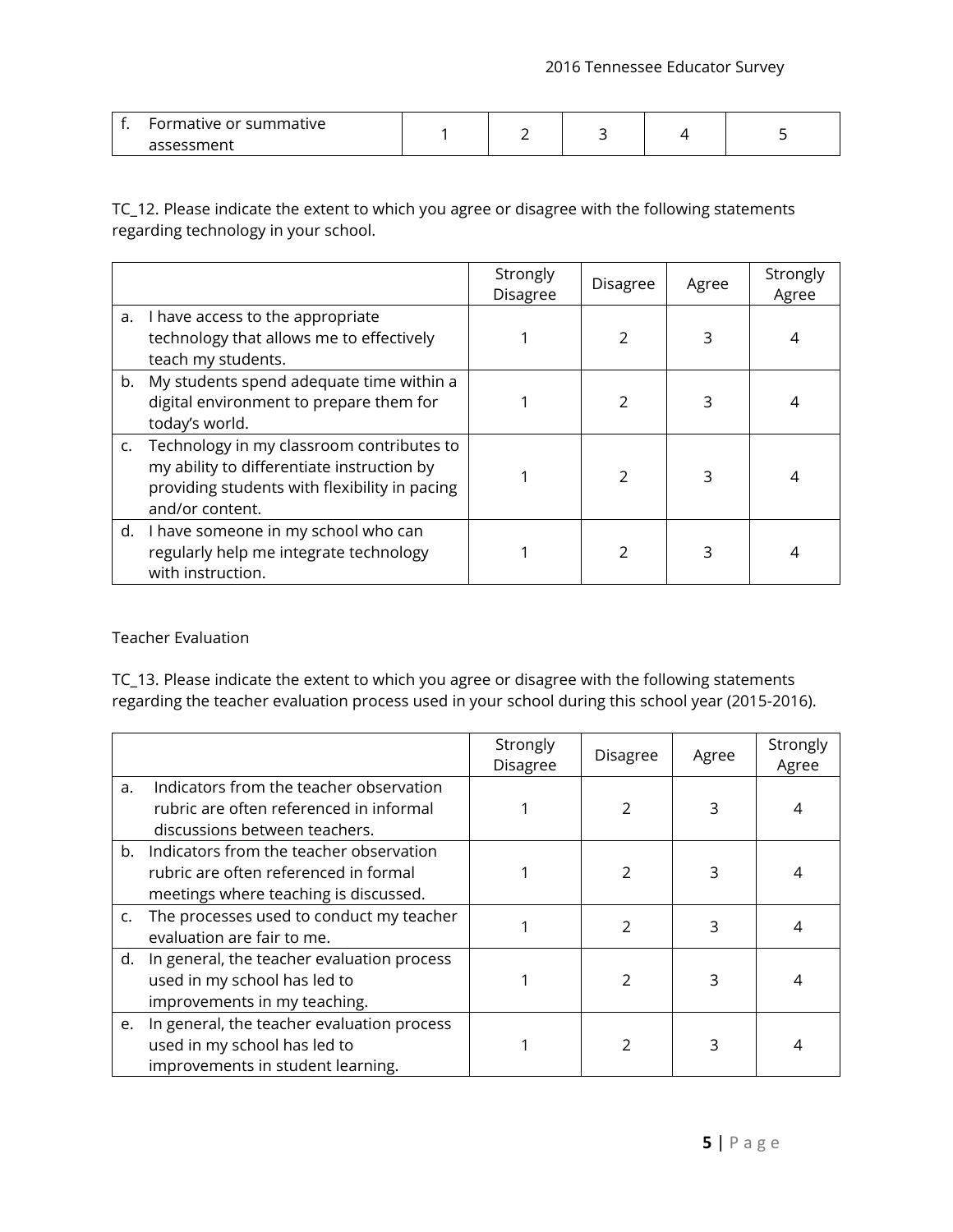TC\_14. During this school year (2015-2016), feedback that I received from my evaluator was focused on (Please select the most appropriate answer):

- a. Focused more on helping me improve my teaching than making a judgment about my performance.
- b. Focused more on making a judgment about my performance than helping me improve my teaching.
- c. Equally focused on helping me improve my teaching and making a judgment about my performance.

Instructional Improvement

\*At this point in the survey respondents are branched to take only one of the following five questions, depending on the teacher evaluation model used within their district. The question used with each rubric is consistent, but the answer options vary.

Consistent question answered by all teacher respondents: The areas of instructional practice from your teacher evaluation rubric are listed below. Please select the area that you tried to improve the most during the 2015-2016 school year.

TC\_15. Please indicate which of the following observation rubrics is used as part of your teacher observation process.

- a. TEAM or TAP (The Tennessee Educator Acceleration Model)
- b. Project Coach
- c. TEM (The Teacher Effectiveness Measure)
- d. TIGER (The Teacher Instructional Growth for Effectiveness and Results)
- e. AFET (The ASD Framework for Excellent Teaching)
- f. I do not know
- g. Other (Please Specify)

TC\_16. Responses from individuals in districts that use the TEAM or TAP rubric are shown within "TC\_16".

- 1 I did not improve my instructional practice in any of the following areas this year
- 2 INSTRUCTION: Standards and objectives
- 3 INSTRUCTION: Motivating students
- 4 INSTRUCTION: Presenting instructional content
- 5 INSTRUCTION: Lesson structure and pacing
- 6 INSTRUCTION: Activities and materials
- 7 INSTRUCTION: Questioning
- 8 INSTRUCTION: Academic feedback
- 9 INSTRUCTION: Grouping students
- 10 INSTRUCTION: Teacher content knowledge
- 11 INSTRUCTION: Teacher knowledge of students
- 12 INSTRUCTION: Thinking
- 13 INSTRUCTION: Problem solving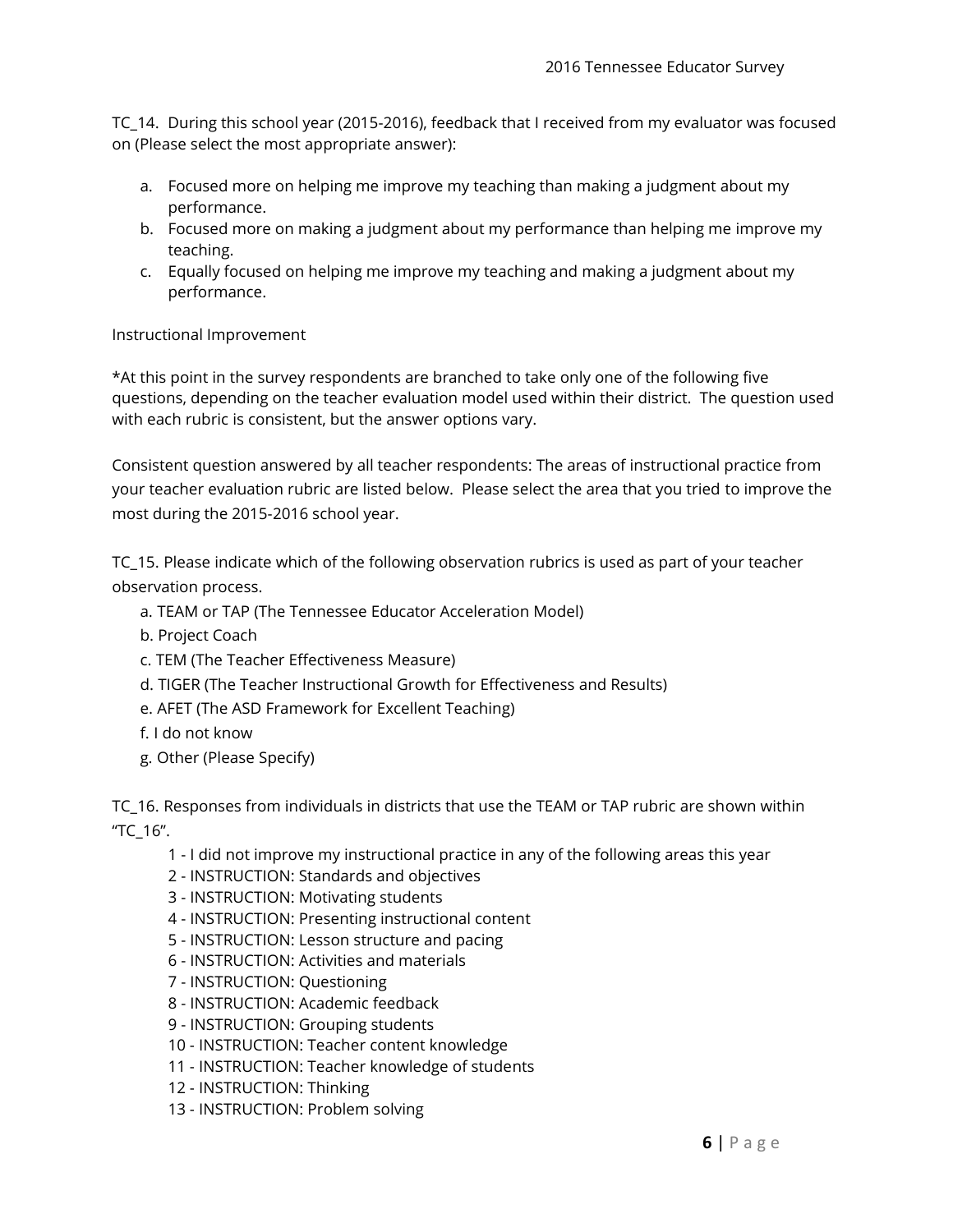- 14 PLANNING: Instructional plans
- 15 PLANNING: Student work
- 16 PLANNING: Assessment
- 17 ENVIRONMENT: Expectations
- 18 ENVIRONMENT: Managing student behavior
- 19 ENVIRONMENT: Environment
- 20 ENVIRONMENT: Respectful culture
- 21 PROFESSIONALISM: Professional growth and learning
- 22 PROFESSIONALISM: Use of data
- 23 PROFESSIONALISM: School and community involvement
- 24 PROFESSIONALISM: Leadership
- TC\_17. Responses from individuals in districts that use the COACH rubric are shown within "TC\_17".
	- 1 My instructional practice did not improve in any area this year
	- 2 PLANNING AND PREPARATION FOR LEARNING: Alignment
	- 3 PLANNING AND PREPARATION FOR LEARNING: Mapping
	- 4 PLANNING AND PREPARATION FOR LEARNING: Lessons
	- 5 PLANNING AND PREPARATION FOR LEARNING: Resources
	- 6 CLASSROOM MANAGEMENT: Environment
	- 7 CLASSROOM MANAGEMENT: Expectations
	- 8 CLASSROOM MANAGEMENT: Relationships
	- 9 CLASSROOM MANAGEMENT: Respect
	- 10 CLASSROOM MANAGEMENT: Routines
	- 11 CLASSROOM MANAGEMENT: Repertoire
	- 12 CLASSROOM MANAGEMENT: Efficiency
	- 13 DELIVERY OF INSTRUCTION: Expectations
	- 14 DELIVERY OF INSTRUCTION: Goals/Objectives
	- 15 DELIVERY OF INSTRUCTION: Connections
	- 16 DELIVERY OF INSTRUCTION: Clarity
	- 17 DELIVERY OF INSTRUCTION: Repertoire
	- 18 DELIVERY OF INSTRUCTION: Engagement
	- 19 DELIVERY OF INSTRUCTION: Differentiation
	- 20 DELIVERY OF INSTRUCTION: Flexibility
	- 21 MONITORING, ASSESSMENT, AND FOLLOW-UP: Diagnosis
	- 22 MONITORING, ASSESSMENT, AND FOLLOW-UP: Checks for understanding
	- 23 MONITORING, ASSESSMENT, AND FOLLOW-UP: Self-assessment
	- 24 MONITORING, ASSESSMENT, AND FOLLOW-UP: Recognition
	- 25 MONITORING, ASSESSMENT, AND FOLLOW-UP: Analysis
	- 26 MONITORING, ASSESSMENT, AND FOLLOW-UP: Support
	- 27 MONITORING, ASSESSMENT, AND FOLLOW-UP: Reflection
	- 28 FAMILY AND COMMUNITY: Communication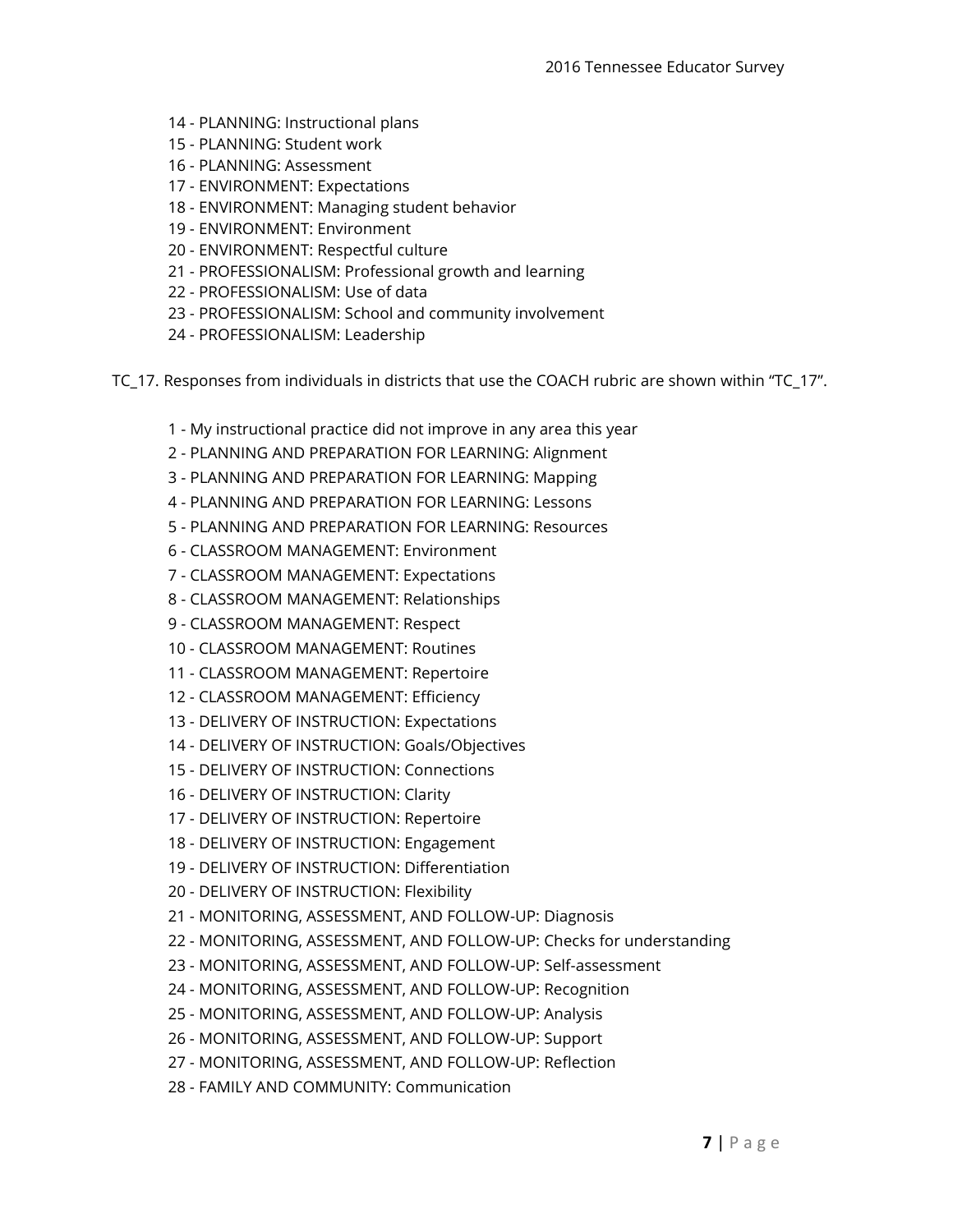- 29 FAMILY AND COMMUNITY: Reporting
- 30 FAMILY AND COMMUNITY: Technology
- 31 FAMILY AND COMMUNITY: Respect
- 32 A PROFESSIONAL RESPONSIBILITIES Indicator

TC\_18. Responses from individuals in districts that use the TEM rubric are shown within "TC\_18".

- 1 My instructional practice did not improve in any area this year.
- 2 TEACH: Engage students in objective-driven lessons based on content standards
- 3 TEACH: Explain content clearly and accurately
- 4 TEACH: Engage students at all learning levels in appropriately challenging work
- 5 TEACH: Provide students multiple ways to engage with content
- 6 TEACH: Use strategies that develop higher-level thinking skills
- 7 TEACH: Check for understanding and respond appropriately during the lesson
- 8 TEACH: Maximize instructional time

9 - CULTIVATE LEARNING ENVIRONMENT: Build a respectful, learning-focused classroom community

10 - CULTIVATE LEARNING ENVIRONMENT: Develop classroom procedures and routines

11 - CULTIVATE LEARNING ENVIRONMENT: Use classroom space and resources to support instruction

12 - CULTIVATE LEARNING ENVIRONMENT: Manage student behavior

- TC 19. Responses from individuals in districts that use the TIGER rubric are shown within "TC 19".
	- 1 My instructional practice did not improve in any area this year.
	- 2 PLANNING AND PREPARATION: Knowledge of the learning process
	- 3 PLANNING AND PREPARATION: Value, sequence, and alignment
	- 4 PLANNING AND PREPARATION: Sustainability for diverse learners
	- 5 PLANNING AND PREPARATION: Learning activities
	- 6 PLANNING AND PREPARATION: Design of formative assessments
	- 7 CLASSROOM ENVIRONMENT: Teacher interaction with students
	- 8 CLASSROOM ENVIRONMENT: Importance of the content
	- 9 CLASSROOM ENVIRONMENT: Management of instructional groups
	- 10 CLASSROOM ENVIRONMENT: Management of transitions
	- 11 CLASSROOM ENVIRONMENT: Management of materials and supplies
	- 12 CLASSROOM ENVIRONMENT: Expectations
	- 13 CLASSROOM ENVIRONMENT: Monitoring of student behavior
	- 14 CLASSROOM ENVIRONMENT: Response to student misbehavior
	- 15 CLASSROOM ENVIRONMENT: Safety and accessibility
	- 16 INSTRUCTION: Expectations for learning and achievement
	- 17 INSTRUCTION: Directions, procedures and explanations of content
	- 18 INSTRUCTION: Use of oral and written language
	- 19 INSTRUCTION: Quality of questions
	- 20 INSTRUCTION: Student participation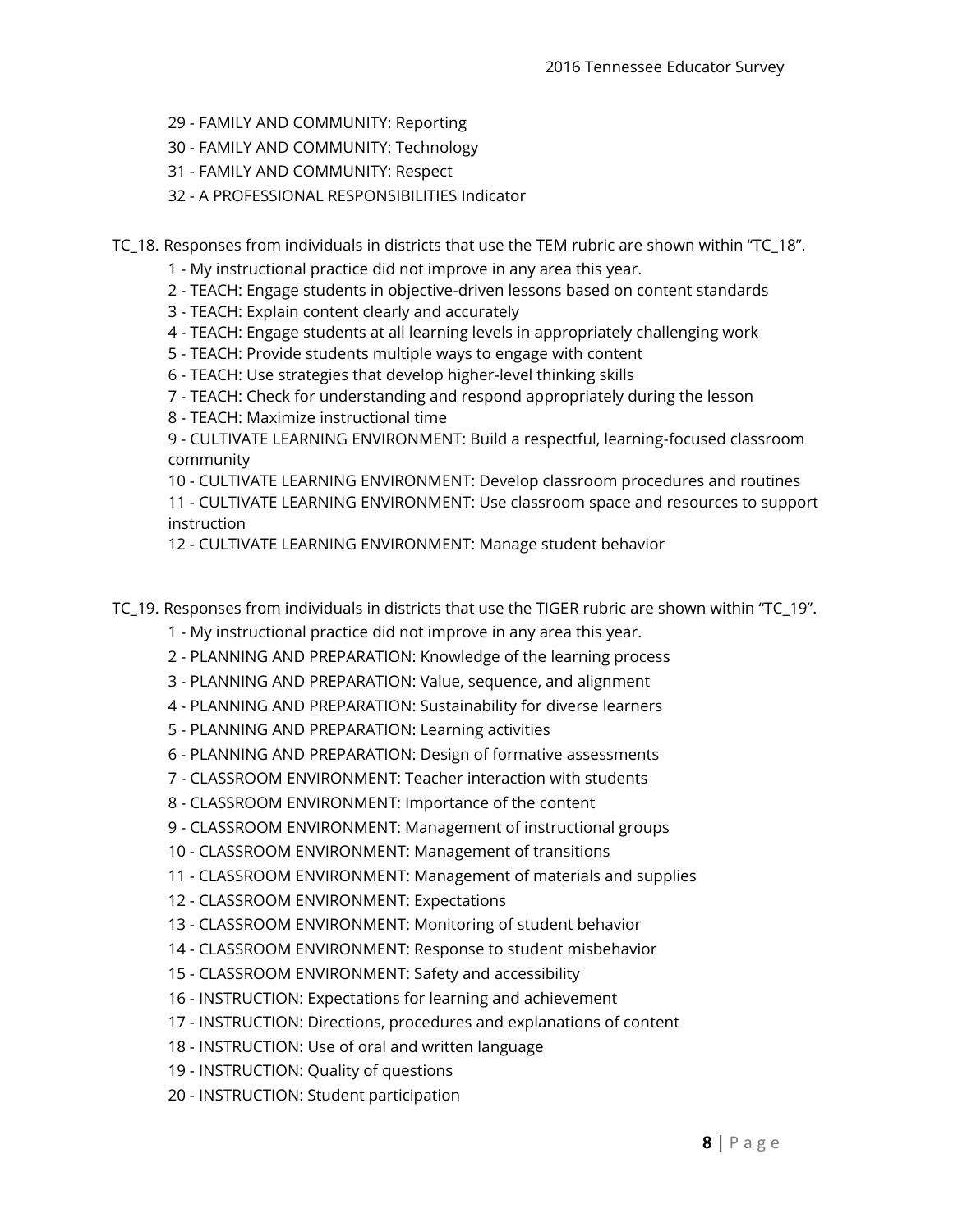- 21 INSTRUCTION: Activities and assignments
- 22 INSTRUCTION: Grouping of students
- 23 INSTRUCTION: Instructional materials and resources
- 24 INSTRUCTION: Structure and pacing
- 25 INSTRUCTION: Assessment criteria
- 26 INSTRUCTION: Monitoring of student learning
- 27 INSTRUCTION: Feedback to students
- 28 INSTRUCTION: Student self-assessment and monitoring of progress
- 29 INSTRUCTION: Response to students
- 30 PROFESSIONAL RESPONSIBILITIES: Accuracy and use in future teaching
- 31 PROFESSIONAL RESPONSIBILITIES: Information about individual students
- 32 PROFESSIONAL RESPONSIBILITIES: Professional relationships
- 33 PROFESSIONAL RESPONSIBILITIES: Enhancement of content knowledge and pedagogical skill
- 34 PROFESSIONAL RESPONSIBILITIES: Integrity and ethical conduct
- 35 PROFESSIONAL RESPONSIBILITIES: Decision making
- 36 PROFESSIONAL RESPONSIBILITIES: Compliance/school, district regulations /non-
- instructional records
- TC\_20. Responses from individuals in districts that use the AFET rubric are shown within "TC\_20".
	- 1 My instructional practice did not improve in any area this year
	- 2 PLAN AND ASSESS: Design of Instruction
	- 3 PLAN AND ASSESS: Use of Data
	- 4 TEACH: Content Knowledge
	- 5 TEACH: Content Delivery
	- 6 TEACH: Content Methods
	- 7 TEACH: Assessment of Progress Toward Mastery of Content
	- 8 CREATES A CULTURE OF LEARNING: Positive Relationships and Rapport
	- 9 CREATES A CULTURE OF LEARNING: Persistence and Academic Curiosity
	- 10 CREATES A CULTURE OF LEARNING: Behavior Management
	- 11 CREATES A CULTURE OF LEARNING: Time, Space, and Routines

12 - CONTRIBUTES TO THE SCHOOL COMMUNITY: Teacher Contribution to Creating a High-Performing School

- 13 CONTRIBUTES TO THE SCHOOL COMMUNITY: Teacher Commitment to Development
- TC\_21. How much do you think your performance in this area improved over the last year? (Please select the most appropriate answer)
	- a. No improvement
	- b. Some improvement
	- c. A great deal of improvement
	- d. Not sure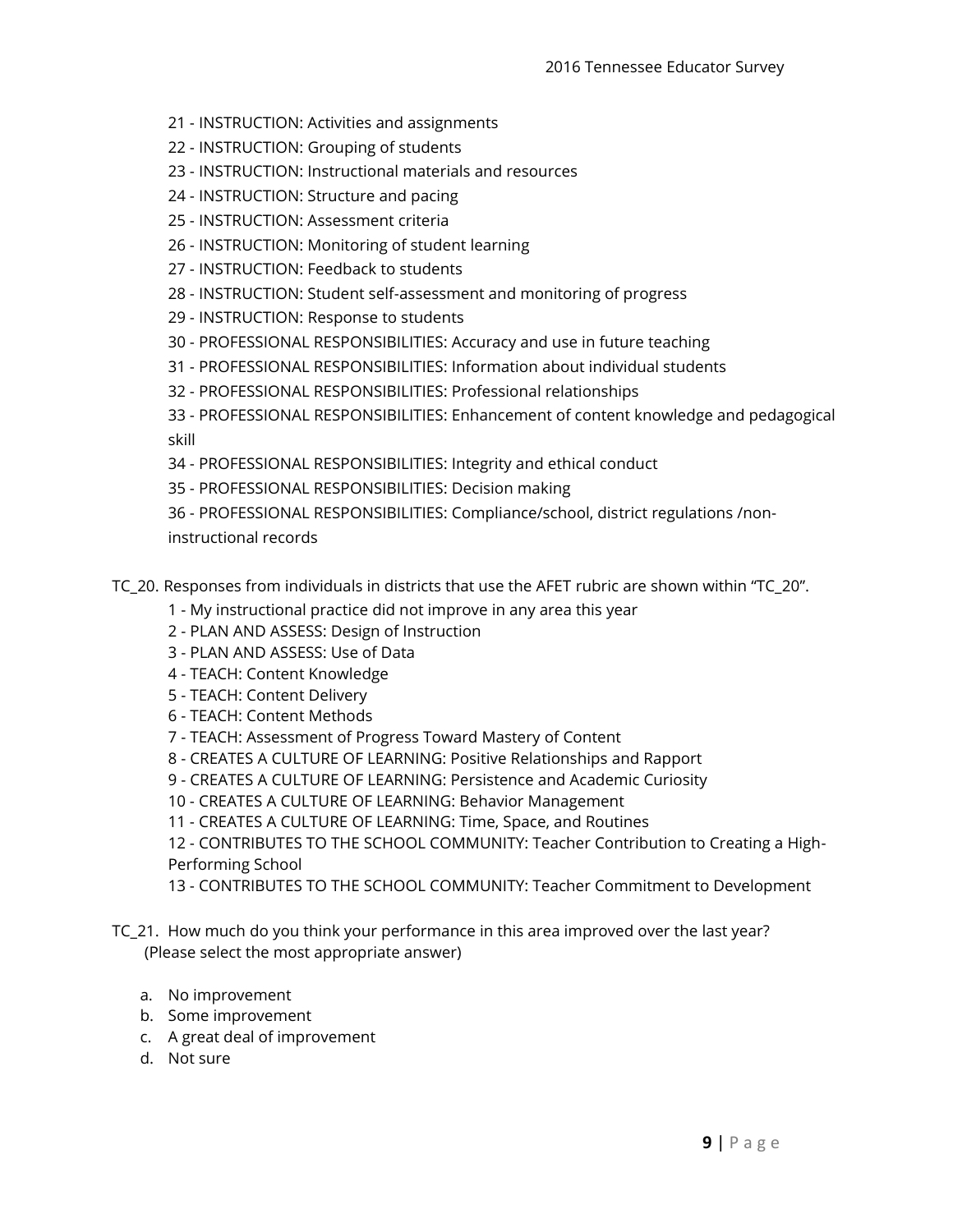TC\_22. Please indicate the extent to which you agree or disagree with the following statements regarding professional learning.

|                                                                                                         | Strongly<br>Disagree | Disagree   Agree | Strongly<br>Agree |
|---------------------------------------------------------------------------------------------------------|----------------------|------------------|-------------------|
| a. I receive specific suggestions for professional<br>learning that are tailored to my needs.           |                      |                  | 4                 |
| b. The professional learning opportunities I receive<br>target my individual professional growth needs. |                      |                  | 4                 |

TC\_23. Please indicate the degree to which you need more professional learning, training, mentorship, or other support in the following areas.

|                                                                                                                            | <b>Not</b><br>at All | A<br>Little    | Somewhat | Mostly | Completely | N/A |
|----------------------------------------------------------------------------------------------------------------------------|----------------------|----------------|----------|--------|------------|-----|
| a. Instructional strategies and practices<br>(e.g., questioning, wait-time,<br>differentiation)                            | 1                    | 2              | 3        | 4      | 5          | 6   |
| b. Content- or standard-specific<br>instruction (e.g., U.S. History, Biology,<br>early grades reading or numeracy)         | 1                    | $\overline{2}$ | 3        | 4      | 5          | 6   |
| c. Creating positive classroom<br>environments (e.g., establishing<br>respectful culture and managing<br>student behavior) | 1                    | 2              | 3        | 4      | 5          | 6   |
| d. Working with diverse racial, ethnic, or<br>cultural groups.                                                             | 1                    | $\overline{2}$ | 3        | 4      | 5          | 6   |
| e. Meeting the needs of all learners (e.g.,<br>English learners and students with<br>disabilities)                         | 1                    | $\overline{2}$ | 3        | 4      | 5          | 6   |
| f. Addressing students' non-academic<br>needs (e.g., socio-emotional<br>development and/or student<br>behavior)            | 1                    | $\overline{2}$ | 3        | 4      | 5          | 6   |
| g. Aligning standards, curriculum, and<br>student learning outcomes                                                        | 1                    | $\overline{2}$ | 3        | 4      | 5          | 6   |
| h. Analyzing and interpreting students'<br>summative and/or formative<br>assessment results                                | 1                    | $\overline{2}$ | 3        | 4      | 5          | 6   |
| i. Preparing students for postsecondary<br>opportunities                                                                   | 1                    | $\overline{2}$ | 3        | 4      | 5          | 6   |
| j. Using technology in the classroom                                                                                       | 1                    | $\overline{2}$ | 3        | 4      | 5          | 6   |

State Initiatives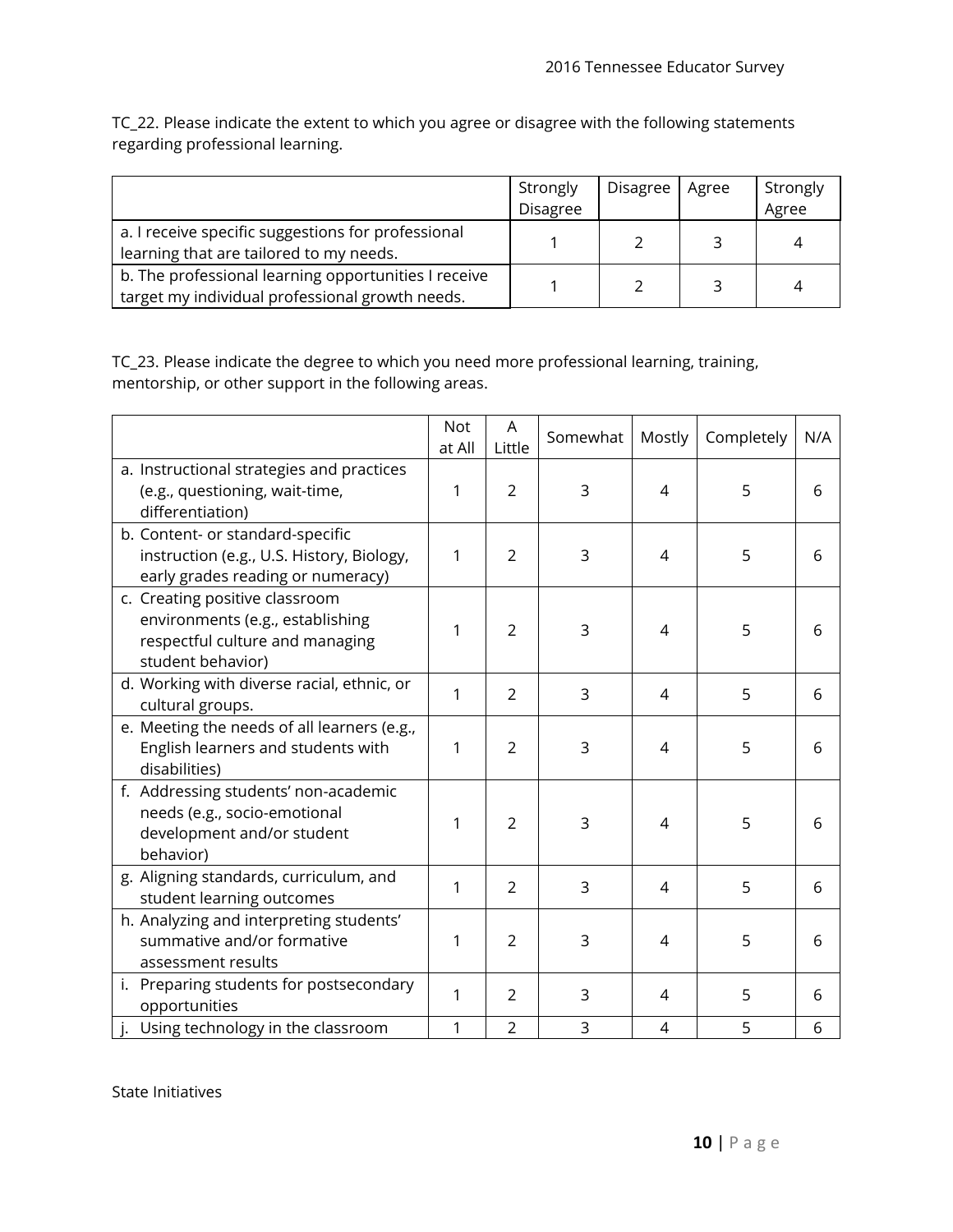|    |                                                                                                                                        | Strongly<br>Disagree | Disagree       | Agree | Strongly<br>Agree | Do<br><b>Not</b><br>Know |
|----|----------------------------------------------------------------------------------------------------------------------------------------|----------------------|----------------|-------|-------------------|--------------------------|
| a. | TNReady will provide a better<br>assessment of students' critical thinking<br>ability than previous TCAP tests.                        |                      | $\mathfrak{D}$ | 3     | 4                 | 5                        |
| b. | TNReady will provide more information<br>about student postsecondary readiness<br>than previous TCAP tests.                            |                      | 2              | 3     | 4                 |                          |
| c. | TNReady will provide a better<br>assessment of students' real-world<br>abilities than previous TCAP tests.                             |                      | 2              | 3     | 4                 |                          |
| d. | TNReady practice tools were adequate<br>for introducing students to the content<br>changes expected with the new<br>standardized test. |                      | $\mathfrak{D}$ | 3     | 4                 |                          |
| e. | TNReady practice tools were adequate<br>for introducing students to new question<br>types.                                             | 1                    | $\mathfrak{D}$ | 3     | 4                 |                          |

TC\_24. Please indicate the extent to which you agree or disagree with the following statements regarding the content of the new TNReady assessment.

TC\_25. Please indicate the extent to which you agree or disagree with the following statements regarding Response to Instruction and Intervention (RTI2)?

|    |                                                                                                                                     | Strongly<br>Disagree | Disagree      | Agree | Strongly<br>Agree | Do Not<br>Know |
|----|-------------------------------------------------------------------------------------------------------------------------------------|----------------------|---------------|-------|-------------------|----------------|
| a. | In our school, RTI2 is intended to<br>address the individualized needs of all<br>students, not just those who are behind.           |                      |               | 3     | 4                 |                |
|    | b. In our school, RTI2 interventions are in<br>addition to core instruction.                                                        |                      | 2             | 3     | 4                 |                |
|    | c. In our school, Tier II and Tier III<br>interventions provide students with<br>skills-based learning opportunities.               |                      | $\mathcal{P}$ | 3     |                   |                |
|    | d. Our school uses multiple data sources to<br>track student progress and assign<br>students to different tiers of<br>intervention. |                      | $\mathcal{P}$ | 3     | 4                 |                |
|    | e. I feel comfortable explaining to<br>parents/guardians why RTI2 is being<br>implemented.                                          |                      | 2             | 3     |                   |                |